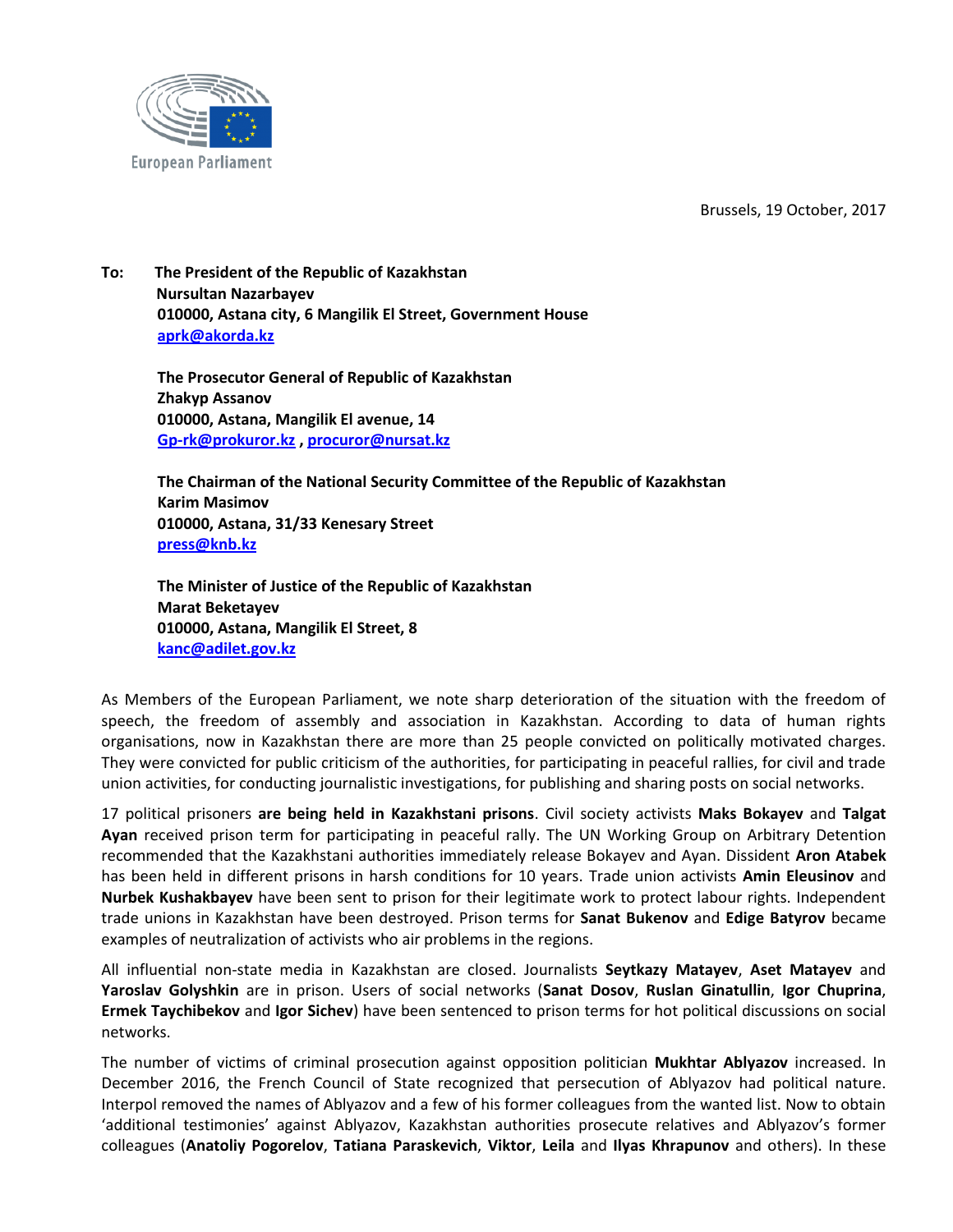cases, Kazakhstan has systematically abused the Interpol mechanisms and interstate cooperation on criminal cases.

**Мukhtar Dzhakishev**, a close friend of Mukhtar Ablyazov, is being held in one of the most strict regime penal colonies in Kazakhstan. Dzhakishev is at a constant risk of stroke and ischemia. He needs urgent hospitalisation in a public clinic. Kazakhstan do not fulfil the decision of the UN Committee on the release of Dzhakishev.

In October 2017 businessman **Мuratkhan Tokmadi** was sentenced to 3 years in prison. Representatives of special services demanded that Tokmadi 'confess' that he allegedly committed 'a murder which was ordered by Ablyazov'. Tokmadi's wife informed that he had been tortured in the detention centre. But the General Prosecutor's Office stated that Tokmadi had 'fell off a pull-up bar'. Moreover, authorities left Tokmadi without counsels, since the prosecutor's office withdrew them from the case. Also, investigators threatened **Dzhamilia Aimbetova-Tokmadi**, Tokmadi's wife, with criminal prosecution.

8 people have received **suspended sentences** on politically motivated charges: civil society activists **Olesya Khalabuzar**, **Alima Abdirova** and **Bolatbek Blyalov**; trade union activist **Larisa Kharkova**; journalists Zhanbolat Mamay, Gyuzal Baydalinova, Amangeldy Batyrbekov and Bigeldy Gabdullin. Courts banned them engage in the civil society or journalistic activities.

The practice of using 'punitive psychiatry' in Kazakhstan cause concerns. Counsel **Zinaida Mukhortova**, who earlier was kept in different mental hospitals, is still obliged to report doctors. Activist **Natalia Ulasik** has been forcibly held in a mental hospital for a year already.

Abovementioned facts are examples of gross neglect by Kazakhstan of its international obligations on observance of freedom of speech, the freedom of assembly and association. We urge Kazakhstani authorities to release political prisoners, stop politically motivated criminal prosecutions and exclude explicit politically motivated articles from the Criminal Code ('inciting social discord', 'libel', 'dissemination of knowingly false information', 'knowingly false denunciation', 'provoking people to participate in an illegal strike').

Our firm position is that fulfillment of these requirements is the condition for ratification of the EU-Kazakhstan Partnership Agreement.

Yours sincerely,

*Members of the European Parliament*

Brando BENIFEI Mady DELVAUX Ana GOMES Tunne KELAM Urmas PAET Pier Antonio PANZERI Lola SANCHEZ CALDENTEY Igor SOLTES Barbara SPINELLI Bart STAES Hilde VAUTMANS Julie WARD